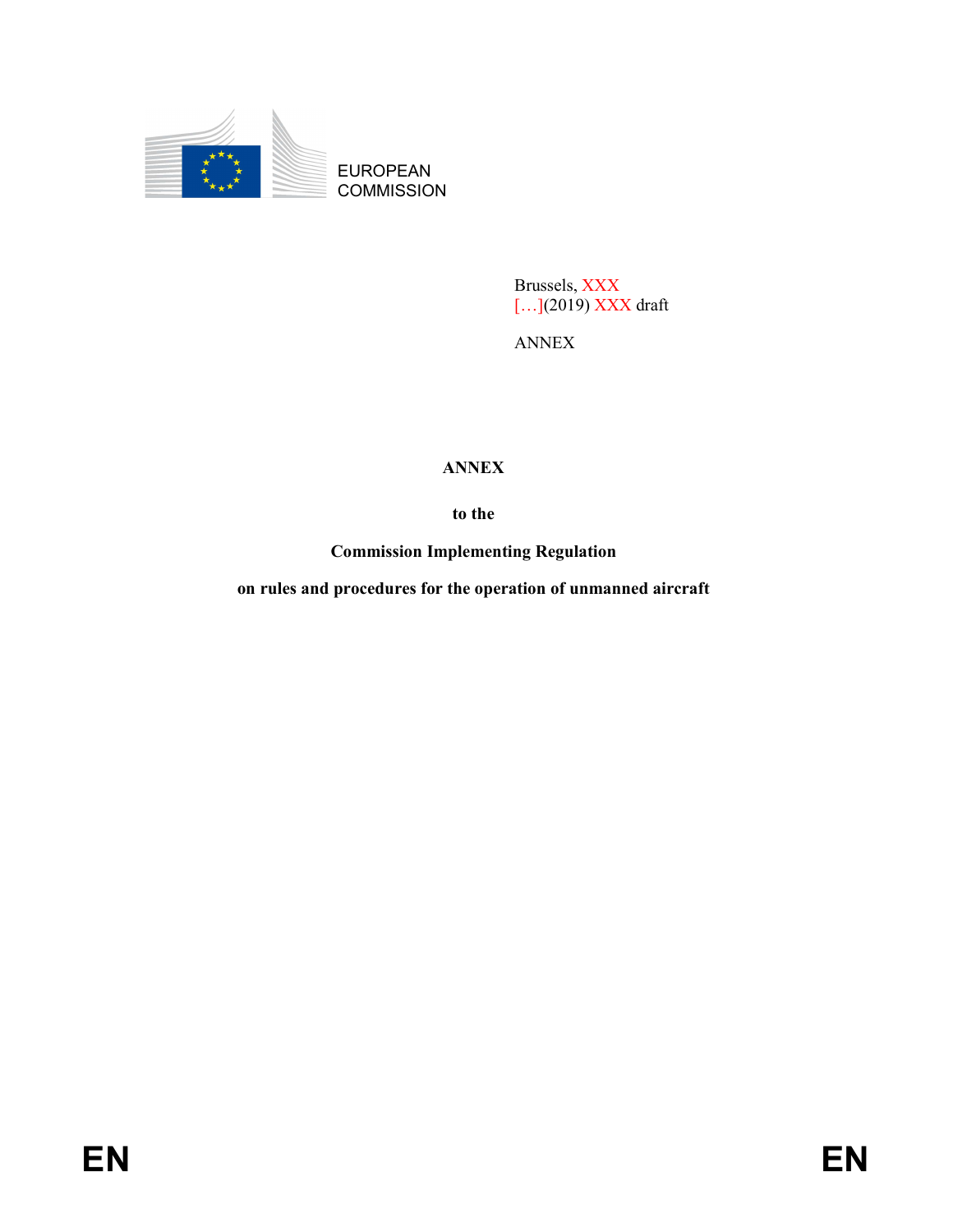### ANNEX

#### UAS operations in the 'open' and 'specific' categories

## PART A UAS OPERATIONS IN THE 'OPEN' CATEGORY

#### UAS.OPEN.010 General provisions

- (1) The category of UAS 'open' operations is divided into three subcategories A1, A2 and A3, on the basis of operational limitations, requirements for the remote pilot and technical requirements for UAS.
- (2) Where the UAS operation involves the flight of the unmanned aircraft starting from a natural elevation in the terrain or over terrain with natural elevations, the unmanned aircraft shall be maintained within 120 metres from the closest point of the surface of the earth. The measurement of distances shall be adapted accordingly to the geographical characteristics of the terrain, such as plains, hills, mountains.
- (3) When flying an unmanned aircraft within a horizontal distance of 50 metres from an artificial obstacle taller than 105 metres, the maximum height of the UAS operation may be increased up to 15 metres above the height of the obstacle at the request of the entity responsible for the obstacle.
- (4) By way of derogation from point (2), unmanned sailplanes with a MTOM, including payload, of less than 10 kg, may be flown at a distance in excess of 120 metres from the closest point of the surface of the earth, provided that the unmanned sailplane is not flown at a height greater than 120 metres above the remote pilot at any time.

#### UAS.OPEN.020 UAS operations in subcategory A1

UAS operations in subcategory A1 shall comply with all of the following conditions:

- (1) for unmanned aircraft referred to in point  $(5)(d)$ , be conducted in such a way that a remote pilot of the unmanned aircraft does not overfly assemblies of people and reasonably expects that no uninvolved person will be overflown. In the event of unexpected overflight of uninvolved persons, the remote pilot shall reduce as much as possible the time during which the unmanned aircraft overflies those persons;
- (2) in the case of an unmanned aircraft referred to in points  $(5)(a)$ ,  $(5)(b)$  and  $(5)(c)$ , be conducted in such a way that the remote pilot of the unmanned aircraft may overfly uninvolved persons but shall never overfly assemblies of people;
- (3) by way of derogation from point (d) of paragraph 1 of Article 4, be conducted, when the follow-me mode is active, up to a distance of 50 metres from the remote pilot;
- (4) be performed by a remote pilot:
	- (a) familiarised with the user's manual provided by the manufacturer of the UAS;
	- (b) in the case of an unmanned aircraft class C1, as defined in Part 2 of the Annex to Regulation (EU) .../... [DA], who has completed an online training course followed by completing successfully an online theoretical knowledge examination provided by the competent authority or by an entity recognised by the competent authority of the Member State of registration of the UAS operator. The examination shall comprise 40 multiple-choice questions distributed appropriately across the following subjects: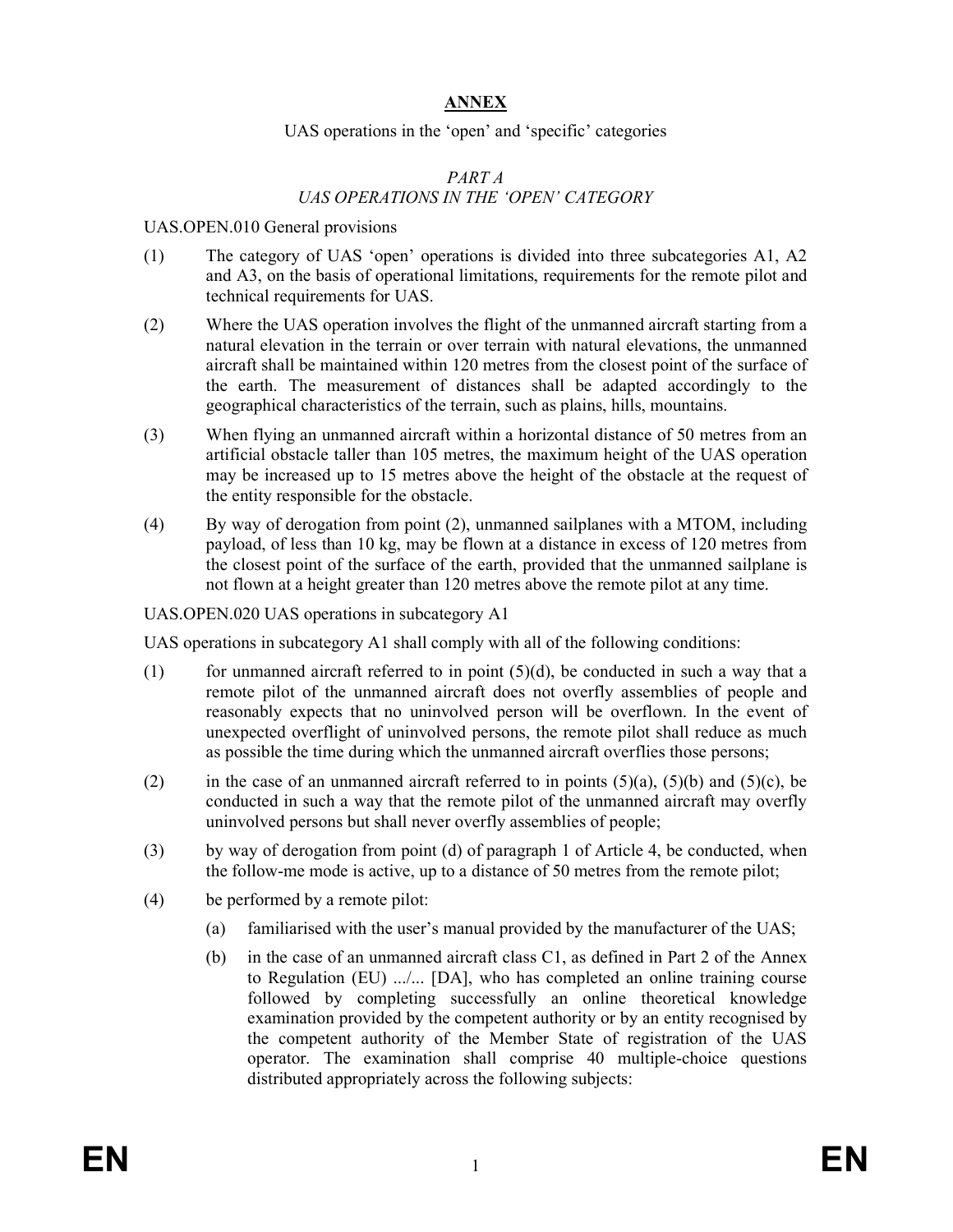- i. air safety;
- ii. airspace restrictions;
- iii. aviation regulation;
- iv. human performance limitations;
- v. operational procedures;
- vi. UAS general knowledge;
- vii. privacy and data protection;
- viii. insurance;
- ix. security.
- (5) be performed with an unmanned aircraft that:
	- (a) has an MTOM, including payload, of less than 250 g and a maximum operating speed of less than 19 m/s, in the case of a privately built UAS; or
	- (b) meets the requirements defined in point (a) of Article 20;
	- (c) is marked as class C0 and complies with the requirements of that class, as defined in Part 1 of the Annex to Regulation (EU) …/... [DA]; or
	- (d) is marked as class C1 and complies with the requirements of that class, as defined in Part 2 of the Annex to Regulation (EU) .../... [DA] and is operated with active and updated direct remote identification and geo-awareness systems.

UAS.OPEN.030 UAS operations in subcategory A2

UAS operations in subcategory A2 shall comply with all of the following conditions:

- (1) be conducted in such a way that the unmanned aircraft does not overfly uninvolved persons and the UAS operations take place at a safe horizontal distance of at least 30 metres from them; the remote pilot may reduce the horizontal safety distance down to a minimum of 5 metres from uninvolved persons when operating an unmanned aircraft with an active low speed mode function and after evaluation of the situation regarding:
	- (a) weather conditions,
	- (b) performance of the unmanned aircraft,
	- (c) segregation of the overflown area.
- (2) be performed by a remote pilot who is familiar with the user's manual provided by the manufacturer of the UAS and holds a certificate of remote pilot competency issued by the competent authority or by an entity recognised by the competent authority of the Member State of registration of the UAS operator. This certificate shall be obtained after complying with all of the following conditions and in the order indicated:
	- (a) completing an online training course and passed the online theoretical knowledge examination as referred to in point (4)(b) of point UAS.OPEN.020;
	- (b) completing a self-practical training in the operating conditions of the subcategory A3 set out in points (1) and (2) of point UAS.OPEN.040;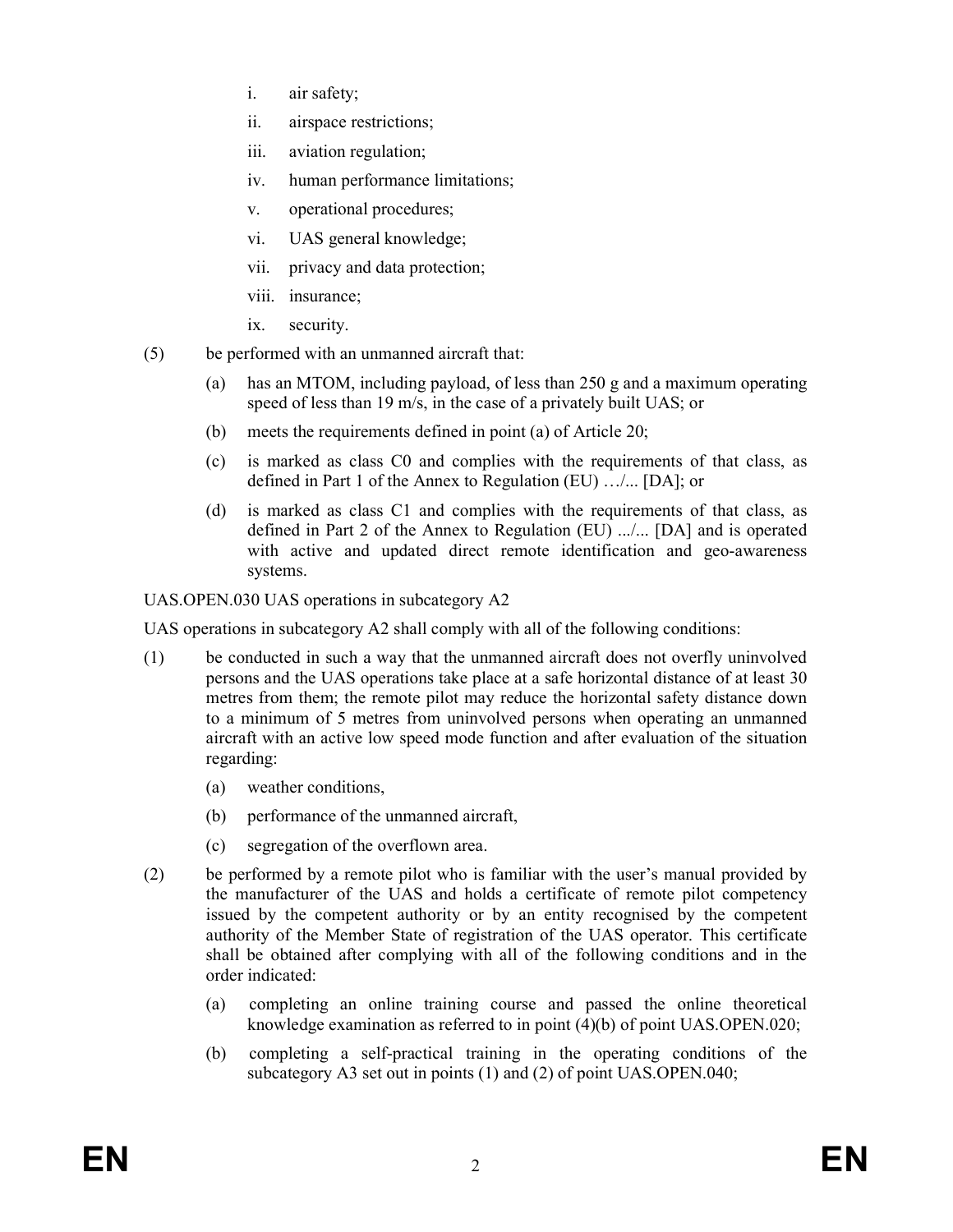- (c) declaring the completion of the self-practical training defined in point (b) and passing an additional theoretical knowledge examination provided by the competent authority or by an entity recognised by the competent authority of the Member State of registration of the UAS operator. The examination shall comprise at least 30 multiple-choice questions aimed at assessing the remote pilot's knowledge of the technical and operational mitigations for ground risk, distributed appropriately across the following subjects:
	- i. meteorology;
	- ii. UAS flight performance;
	- iii. technical and operational mitigations for ground risk.
- (3) be performed with an unmanned aircraft which is marked as class C2 and complies with the requirements of that class, as defined in Part 3 of the Annex to Regulation (EU) .../... [DA], and is operated with active and updated direct remote identification and geo-awareness systems.

UAS.OPEN.040 UAS operations in subcategory A3

UAS operations in subcategory A3 shall comply with all of the following conditions:

- (1) be conducted in an area where the remote pilot reasonably expects that no uninvolved person will be endangered within the range where the unmanned aircraft is flown during the entire time of the UAS operation;
- (2) be conducted at a safe horizontal distance of at least 150 metres from residential, commercial, industrial or recreational areas;
- (3) be performed by a remote pilot who has completed an online training course and passed an online theoretical knowledge examination as defined in point (4)(b) of point UAS.OPEN.020;
- (4) be performed with an unmanned aircraft that:
	- (a) has an MTOM, including payload, of less than 25 kg, in the case of a privately built UAS, or
	- (b) meets the requirements defined in point (b) of Article 20;
	- (c) is marked as class C2 and complies with the requirements of that class, as defined in Part 3 of the Annex to Regulation (EU) .../... [DA] and is operated with active and updated direct remote identification and geo-awareness systems or;
	- (d) is marked as class C3 and complies with the requirements of that class, as defined in Part 4 of the Annex to Regulation (EU) .../... [DA] and is operated with active and updated direct remote identification and geo-awareness systems; or
	- (e) is marked as class C4 and complies with the requirements of that class, as defined in Part 5 of the Annex to Regulation (EU) .../... [DA].

UAS.OPEN.050 Responsibilities of the UAS operator

The UAS operator shall comply with all of the following:

(1) develop operational procedures adapted to the type of operation and the risk involved;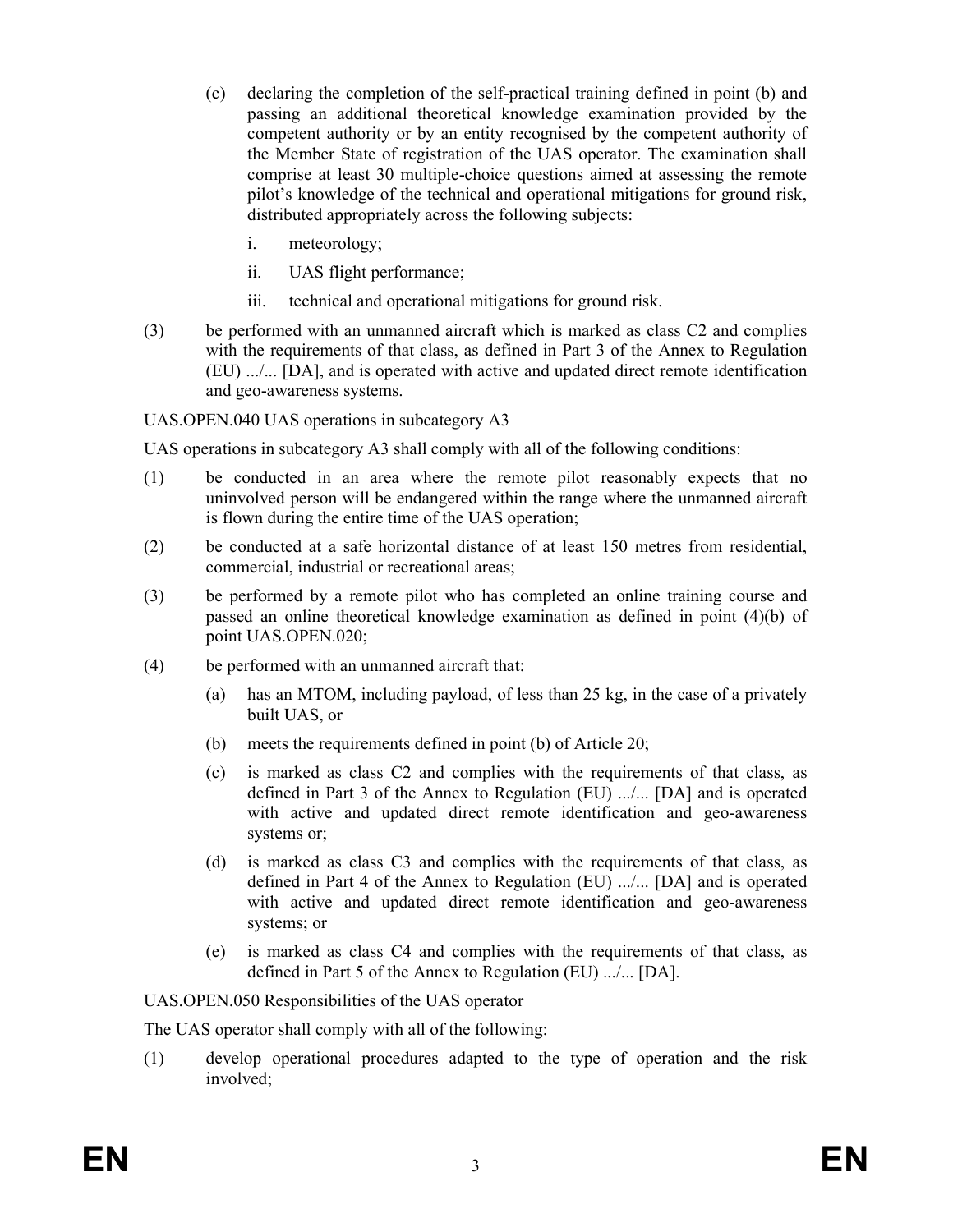- (2) ensure that all operations effectively use and support the efficient use of radio spectrum in order to avoid harmful interference;
- (3) designate a remote pilot for each UAS operation;
- (4) ensure that the remote pilots and all other personnel performing a task in support of the operations are familiar with the user's manual provided by the manufacturer of the UAS, and:
	- (a) have appropriate competency in the subcategory of the intended UAS operations in accordance with points UAS.OPEN.020, UAS.OPEN.030 or UAS.OPEN.040 to perform their tasks or, for personnel other than the remote pilot, have completed an on-the-job-training course developed by the operator;
	- (b) are fully familiar with the UAS operator's procedures;
	- (c) are provided with the information relevant to the intended UAS operation concerning any geographical zones published by the Member State of operation in accordance with Article 15;
- (5) update the information into the geo-awareness system when applicable according to the intended location of operation;
- (6) in the case of an operation with an unmanned aircraft of one of the classes defined in Parts 1 to 5 of Regulation (EU) .../... [DA], ensure that the UAS is:
	- (a) accompanied by the corresponding EU declaration of conformity, including the reference to the appropriate class; and
	- (b) the related class identification label is affixed to the unmanned aircraft.
- (7) Ensure in the case of an UAS operation in subcategory A2 or A3, that all involved persons present in the area of the operation have been informed of the risks and have explicitly agreed to participate.

UAS.OPEN.060 Responsibilities of the remote pilot

- (1) Before starting an UAS operation, the remote pilot shall:
	- (a) have the appropriate competency in the subcategory of the intended UAS operations in accordance with points UAS.OPEN.020, UAS.OPEN.030 or UAS.OPEN.040 to perform its task and carry a proof of competency while operating the UAS, except when operating an unmanned aircraft referred to in points  $(5)(a)$ ,  $(5)(b)$  or  $(5)(c)$  of point UAS.OPEN.020;
	- (b) obtain updated information relevant to the intended UAS operation about any geographical zones published by the Member State of operation in accordance with Article 15;
	- (c) observe the operating environment, check the presence of obstacles and, unless operating in subcategory A1 with an unmanned aircraft referred to in points  $(5)(a)$ ,  $(5)(b)$  or  $(5)(c)$  of point UAS.OPEN.020, check the presence of any uninvolved person;
	- (d) ensure that the UAS is in a condition to safely complete the intended flight, and if applicable, check if the direct remote identification works properly;
	- (e) if the UAS is fitted with an additional payload, verify that its mass does not exceed the MTOM defined by the manufacturer or the MTOM limit of its class.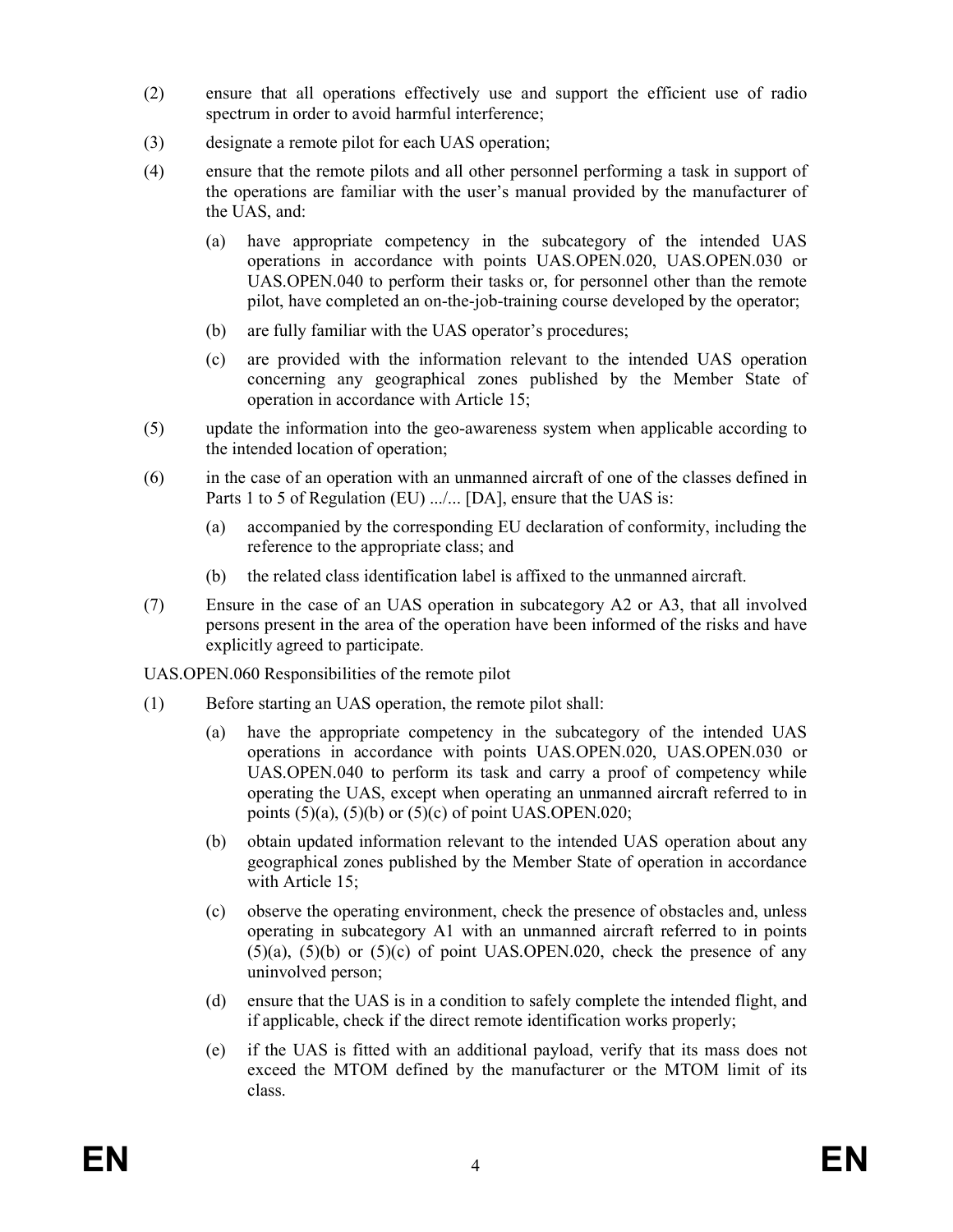- (2) During the flight, the remote pilot shall:
	- (a) not perform duties under the influence of psychoactive substances or alcohol or when it is unfit to perform its tasks due to injury, fatigue, medication, sickness or other causes;
	- (b) keep the unmanned aircraft in VLOS and maintain a thorough visual scan of the airspace surrounding the unmanned aircraft in order to avoid any risk of collision with any manned aircraft. The remote pilot shall discontinue the flight if the operation poses a risk to other aircraft, people, animals, environment or property;
	- (c) comply with the operational limitations in geographical zones defined in accordance with Article 15;
	- (d) have the ability to maintain control of the unmanned aircraft, except in the case of a lost link or when operating a free-flight unmanned aircraft;
	- (e) operate the UAS in accordance with the user's manual provided by the manufacturer, including any applicable limitations;
	- (f) comply with the operator's procedures when available.
- (3) During the flight, remote pilots and UAS operators shall not fly close to or inside areas where an emergency response effort is ongoing unless they have permission to do so from the responsible emergency response services.
- (4) For the purposes of point (2)(b), remote pilots may be assisted by an unmanned aircraft observer, situated alongside them, who, by unaided visual observation of the unmanned aircraft, assists the remote pilot in safely conducting the flight. Clear and effective communication shall be established between the remote pilot and the unmanned aircraft observer.

UAS.OPEN.070 Duration and validity of the remote pilot online theoretical competency and certificates of remote pilot competency

- (1) The remote pilot online theoretical competency, required by points (4)(b) of point UAS.OPEN.020 and point (3) of point UAS.OPEN.040, and the certificate of remote pilot competency, required by point (2) of point UAS.OPEN.030, shall be valid for five years.
- (2) The renewal of the remote pilot online theoretical competency and of the certificate of remote pilot competency is subject to the demonstration of competencies in accordance with point (2) of point UAS.OPEN.030 or point (4)(b) of point UAS.OPEN.020.

## PART B UAS OPERATIONS IN THE 'SPECIFIC' CATEGORY

## UAS.SPEC.010 General provisions

The UAS operator shall provide the competent authority with an operational risk assessment for the intended operation in accordance with Article 11, or submit a declaration when point UAS.SPEC.020 is applicable, unless the operator holds a light UAS operator certificate (LUC) with the appropriate privileges, in accordance with Subpart C of this Annex. The UAS operator shall regularly evaluate the adequacy of the mitigation measures taken and update them where necessary.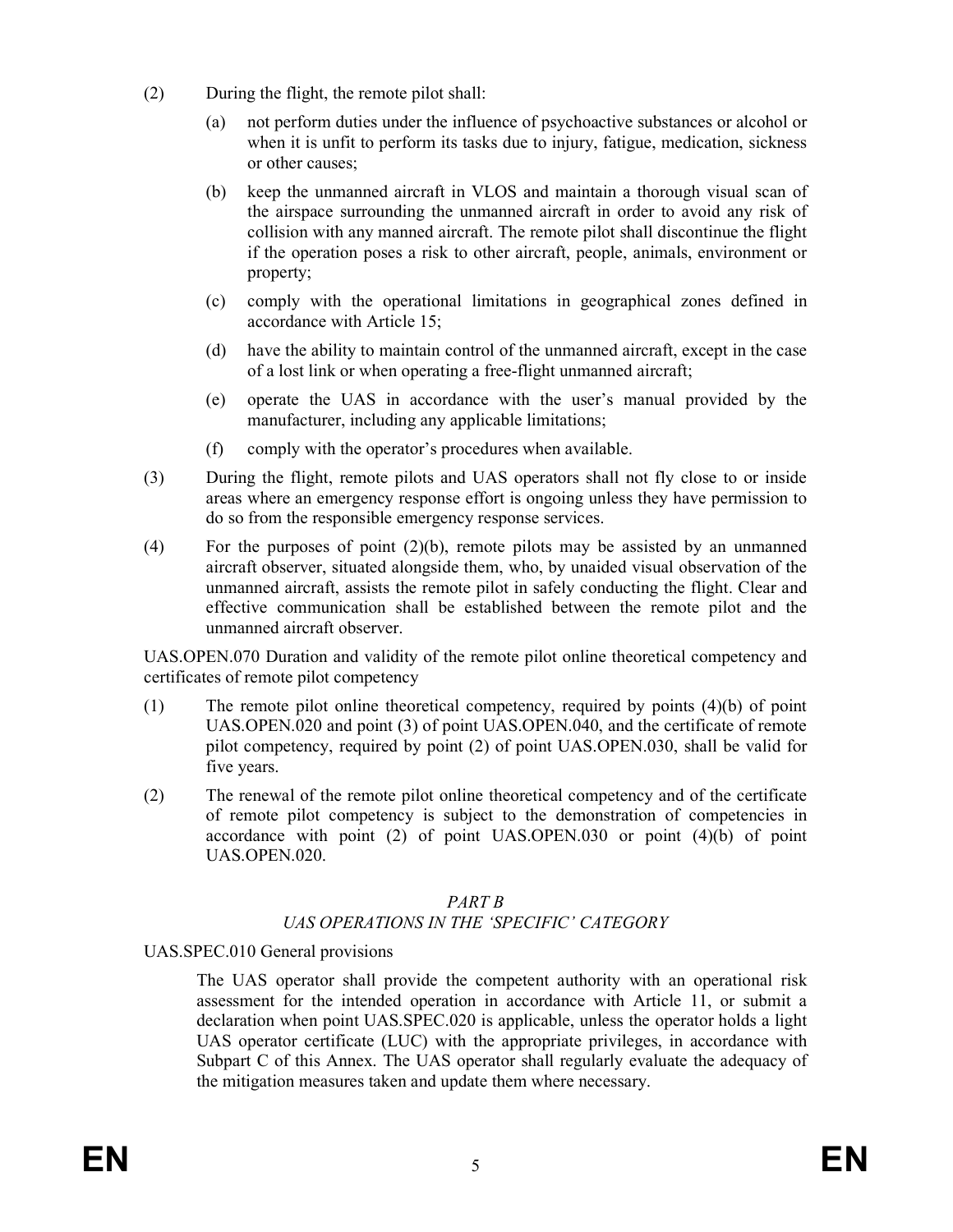#### UAS.SPEC.020 Operational declaration

- (1) In accordance with Article 5, the UAS operator may submit an operational declaration of compliance with a standard scenario as defined in Appendix 1 to this Annex to the competent authority of the Member State of operation as an alternative to points UAS.SPEC.30 and UAS.SPEC.40 in relation to operations:
	- (a) of unmanned aircraft with:
		- i. maximum characteristic dimension up to 3 metres in VLOS over controlled ground area except over assemblies of people,
		- ii. maximum characteristic dimension up to 1 metre in VLOS except over assemblies of people;
		- iii. maximum characteristic dimension up to 1 metre in BVLOS over sparsely populated areas;
		- iv. maximum characteristic dimension up to 3 metres in BVLOS over controlled ground area.
	- (b) performed below 120 metres from the surface of earth, and:
		- i. in uncontrolled airspace (class F or G), or
		- ii. in controlled airspace after coordination and individual flight authorisation in accordance with published procedures for the area of operation.
- (2) A declaration of UAS operators shall contain:
	- (a) administrative information about the UAS operator;
	- (b) a statement that the operation satisfies the operational requirement set out in point (1) and a standard scenario as defined in Appendix 1 to the Annex;
	- (c) the commitment of the UAS operator to comply with the relevant mitigation measures required for the safety of the operation, including the associated instructions for the operation, for the design of the unmanned aircraft and the competency of involved personnel.
	- (d) confirmation by the UAS operator that an appropriate insurance cover will be in place for every flight made under the declaration, if required by Union or national law.
- (3) Upon receipt of the declaration, the competent authority shall verify that the declaration contains all the elements listed in point (2) and shall provide the UAS operator with a confirmation of receipt and completeness without undue delay.
- (4) After receiving the confirmation of receipt and completeness, the UAS operator is entitled to start the operation.
- (5) UAS operators shall notify, without any delay, the competent authority of any change to the information contained in the operational declaration that they submitted.
- (6) UAS operators holding an LUC with appropriate privileges, in accordance with Subpart C of this Annex, are not required to submit the declaration.

UAS.SPEC.030 Application for an operational authorisation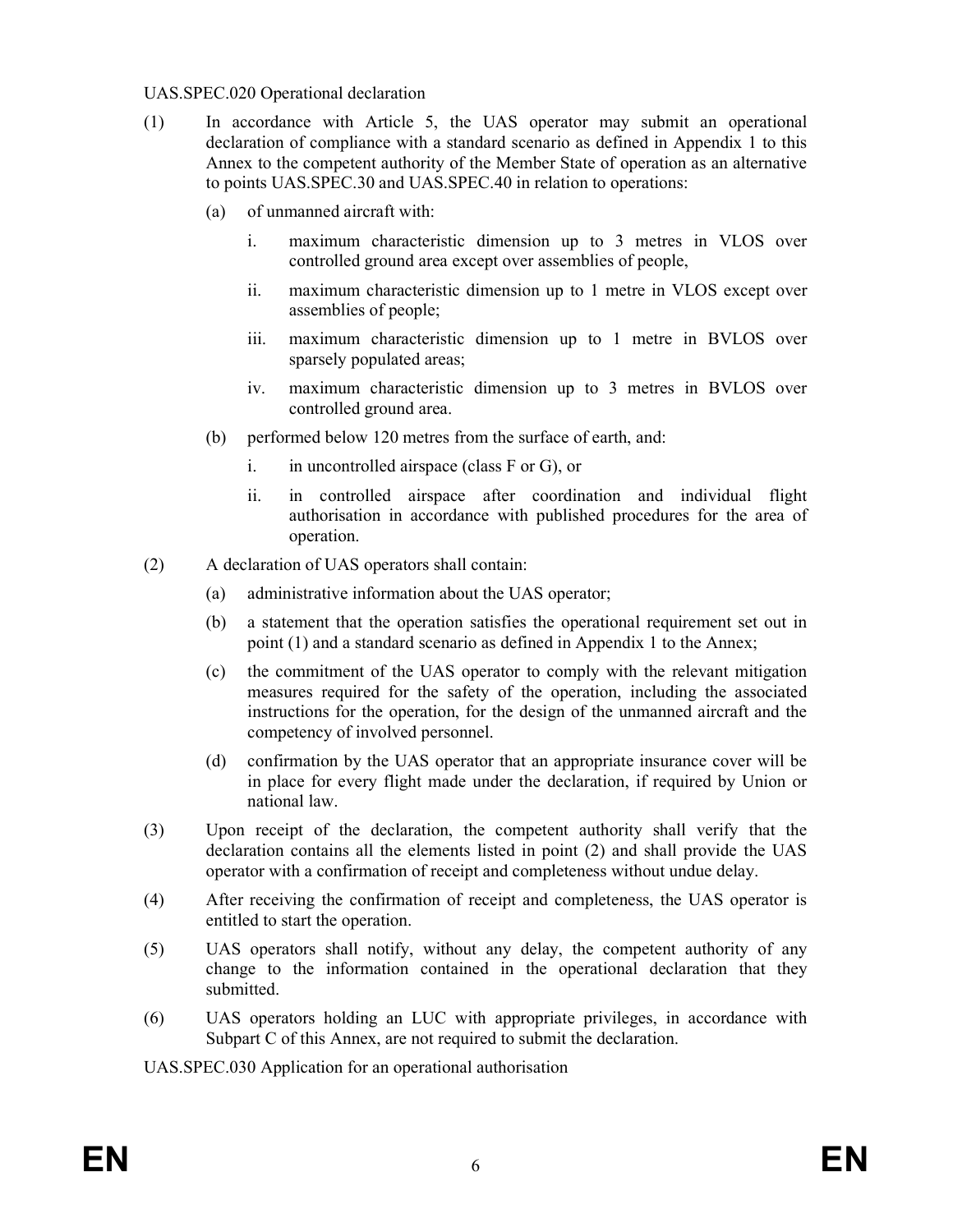- (1) Before starting an UAS operation in the 'specific' category the UAS operator shall obtain an operational authorisation from the national competent authority of the Member State of registration, except:
	- (a) when point UAS.SPEC.020 is applicable; or
	- (b) the UAS operator holds an LUC with the appropriate privileges, in accordance with Subpart C of this Annex.
- (2) The UAS operator shall submit an application for an updated operational authorisation if there are any significant changes to the operation or to the mitigation measures listed in the operational authorisation.
- (3) The application for an operational authorisation shall be based on the risk assessment referred to in Article 11 and shall include in addition the following information:
	- (a) the registration number of the UAS operator;
	- (b) the name of the accountable manager or the name of the UAS operator in the case of a natural person;
	- (c) the operational risk assessment;
	- (d) the list of mitigation measures proposed by the UAS operator, with sufficient information for the competent authority to assess the adequacy of the mitigation means to address the risks;
	- (e) an operations manual when required by the risk and complexity of the operation;
	- (f) a confirmation that an appropriate insurance cover will be in place at the start of the UAS operations, if required by Union or national law.

## UAS.SPEC.040 Issuing of an operational authorisation

- (1) When receiving an application in accordance with point UAS.SPEC.030, the competent authority shall issue, without undue delay, an operational authorisation in accordance with Article 12 when it concludes that the operation meets the following conditions:
	- (a) all information in accordance with point (3) of point UAS.SPEC.030 is provided;
	- (b) a procedure is in place for coordination with the relevant service provider for the airspace if the entire operation, or part of it, is to be conducted in controlled airspace.
- (2) The competent authority shall specify in the operational authorisation the exact scope of the authorisation in accordance with Article 12.

UAS.SPEC.050 Responsibilities of the UAS operator

- (1) The UAS operator shall comply with all of the following:
	- (a) establish procedures and limitations adapted to the type of the intended operation and the risk involved, including:
		- i. operational procedures to ensure the safety of the operations;
		- ii. procedures to ensure that security requirements applicable to the area of operations are complied with in the intended operation;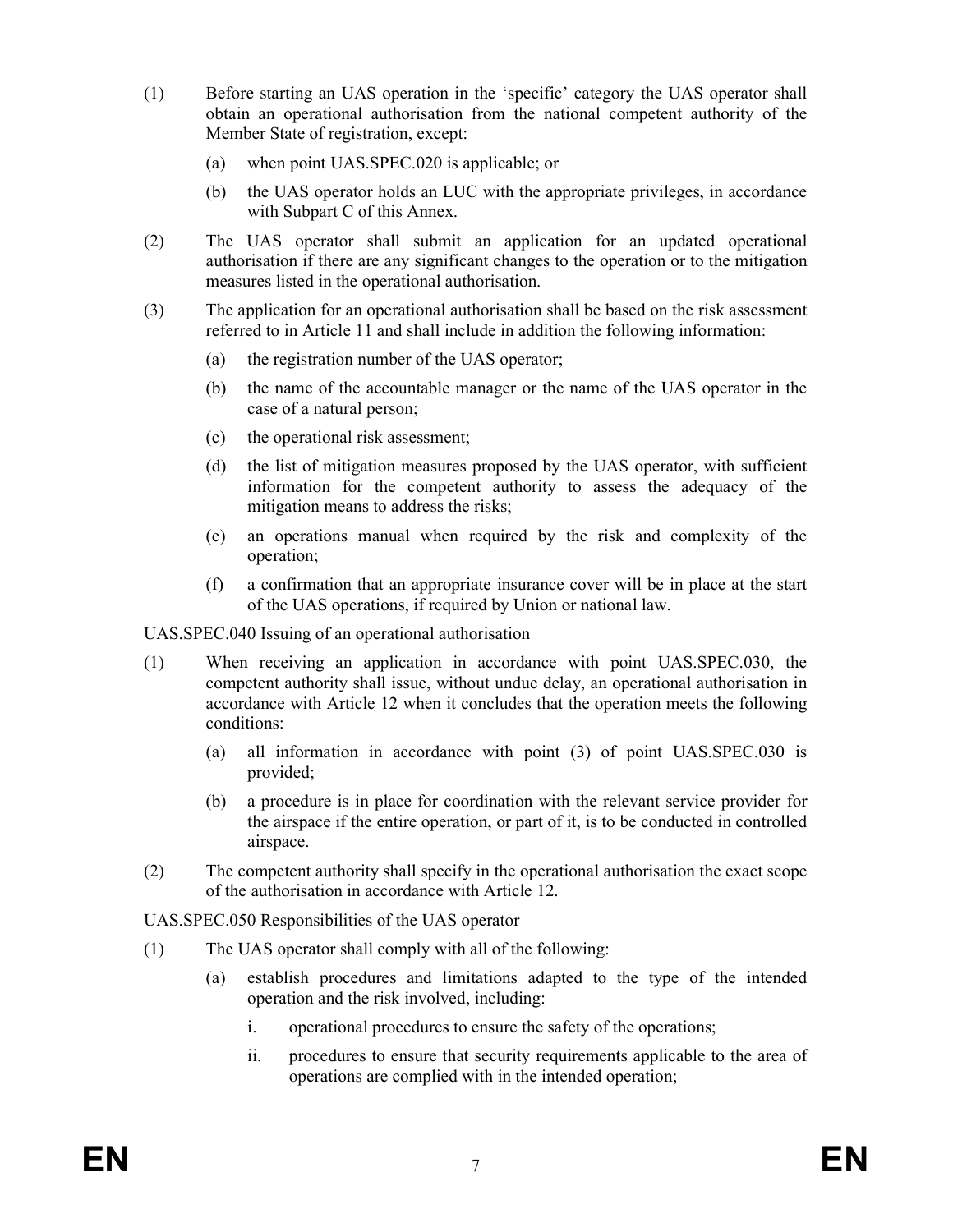- iii. measures to protect against unlawful interference and unauthorised access;
- iv. procedures to ensure that all operations are in respect of Regulation (EU)  $2016/679<sup>1</sup>$  on the protection of natural persons with regard to the processing of personal data and on the free movement of such data. In particular it shall carry out a data protection impact assessment, when required by the National Authority for data protection in application of Article 35 of Regulation (EU) 2016/679;
- v. guidelines for its remote pilots to plan UAS operations in a manner that minimises nuisances, including noise and emissions-related nuisances, to people and animals.
- (b) designate a remote pilot for each operation or, in the case of autonomous operations, ensure that during all phases of the operation, responsibilities and tasks especially those defined in points (2) and (3) of point UAS.SPEC.060 are properly allocated in accordance with the procedures established pursuant to point (a) above;
- (c) ensure that all operations effectively use and support the efficient use of radio spectrum in order to avoid harmful interference;
- (d) ensure that before conducting operations, remote pilots comply with all of the following conditions:
	- i. have the competency to perform their tasks in line with the applicable training identified by the operational authorisation or, if pointUAS.SPEC.020 applies, by the conditions and limitations defined in the appropriate standard scenario listed in Appendix 1 or as defined by the LUC;
	- ii. follow remote pilot training which shall be competency based and include the competencies set out in paragraph 2 of Article 8:
	- iii. follow remote pilot training, as defined in the operational authorisation, for operations requiring such authorisation It shall be conducted in cooperation with an entity recognised by the competent authority;
	- iv. follow remote pilot training for operations under declaration that shall be conducted in accordance with the mitigation measures defined by the standard scenario;
	- v. have been informed about the UAS operator's operations manual, if required by the risk assessment and procedures established in accordance with point (a);
	- vi. obtain updated information relevant to the intended operation about any geographical zones defined in accordance with Article 15;
- (e) ensure that personnel in charge of duties essential to the UAS operation, other than the remote pilot itself, comply with all of the following conditions:

<sup>-</sup>1 Regulation (EU) 2016/679 of the European Parliament and of the Council of 27 April 2016 on the protection of natural persons with regard to the processing of personal data and on the free movement of such data, and repealing Directive 95/46/EC (General Data Protection Regulation) (Text with EEA relevance), OJ L 119, 4.5.2016, p. 1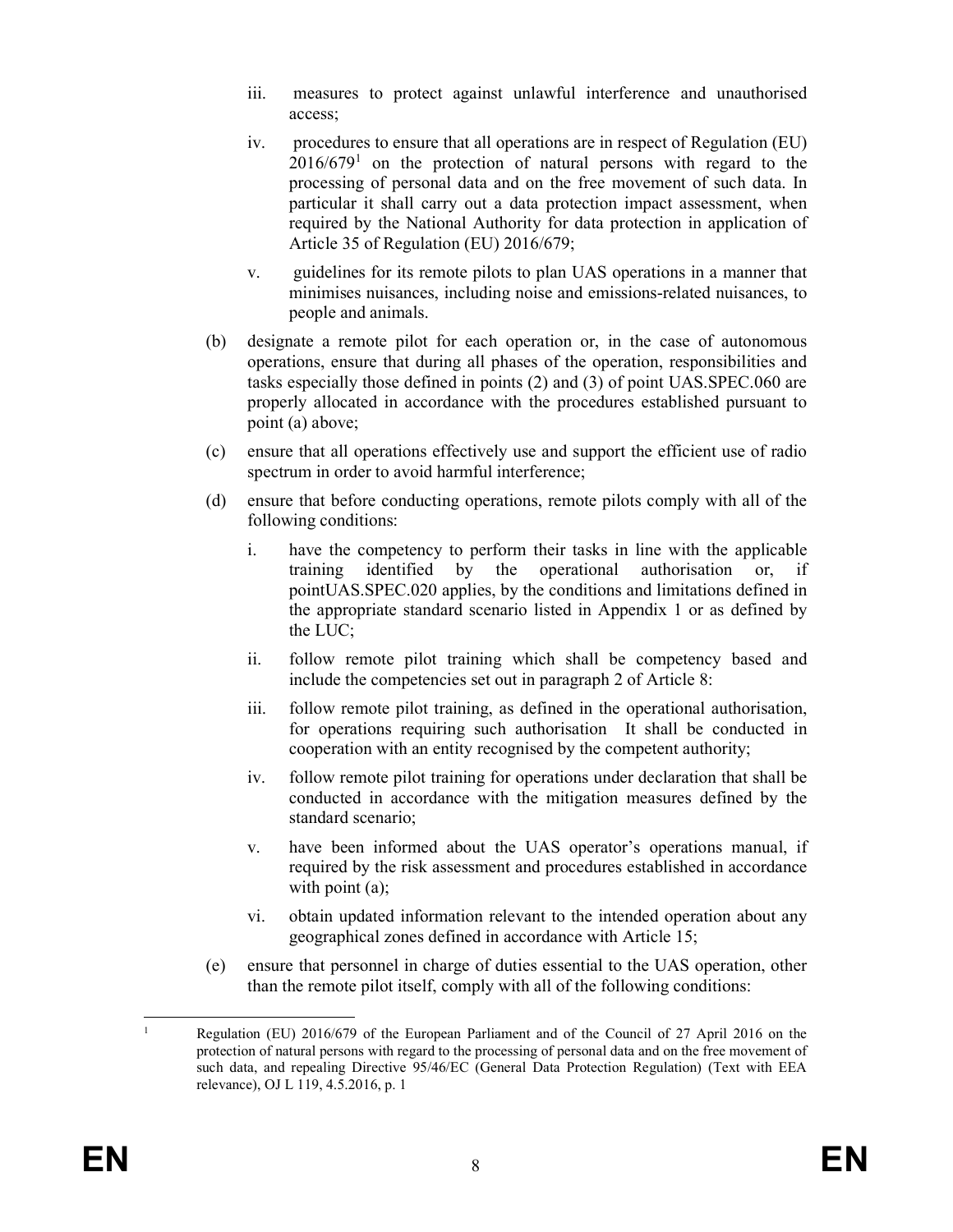- i. have completed the on-the-job-training developed by the operator;
- ii. have been informed about the UAS operator's operations manual, if required by the risk assessment, and about the procedures established in accordance with point (a);
- iii. have obtained updated information relevant to the intended operation about any geographical zones defined in accordance with Article 15;
- (f) carry out each operation within the limitations, conditions, and mitigation measures defined in the declaration or specified in the operational authorisation;
- (g) keep a record of the information on UAS operations as required by the declaration or by the operational authorisation;
- (h) use UAS which, as a minimum, are designed in such a manner that a possible failure will not lead the UAS to fly outside the operation volume or to cause a fatality. In addition, Man Machine interfaces shall be such to minimise the risk of pilot error and shall not cause unreasonable fatigue;
- (i) maintain the UAS in a suitable condition for safe operation by:
	- i. as a minimum, defining maintenance instructions and employing an adequately trained and qualified maintenance staff; and
	- ii. complying with point UAS.SPEC.100, if required;
	- iii. using an unmanned aircraft which is designed to minimise noise and emissions, taking into account the type of the intended operations and geographical areas where the aircraft noise and emissions are of concern.

UAS.SPEC.060 Responsibilities of the remote pilot

- (1) The remote pilot shall:
	- (a) not perform duties under the influence of psychoactive substances or alcohol or when it is unfit to perform its tasks due to injury, fatigue, medication, sickness or other causes;
	- (b) have the appropriate remote pilot competency as defined in the operational authorisation, in the standard scenario defined in Appendix 1 or as defined by the LUC and carry a proof of competency while operating the UAS.
- (2) Before starting an UAS operation, the remote pilot shall comply with all of the following:
	- (a) obtain updated information relevant to the intended operation about any geographical zones defined in accordance with Article 15;
	- (b) ensure that the operating environment is compatible with the authorised or declared limitations and conditions;
	- (c) ensure that the UAS is in a safe condition to complete the intended flight safely, and if applicable, check if the direct remote identification works properly;
	- (d) ensure that the information about the operation has been made available to the relevant air traffic service (ATS) unit, other airspace users and relevant stakeholders, as required by the operational authorisation or by the conditions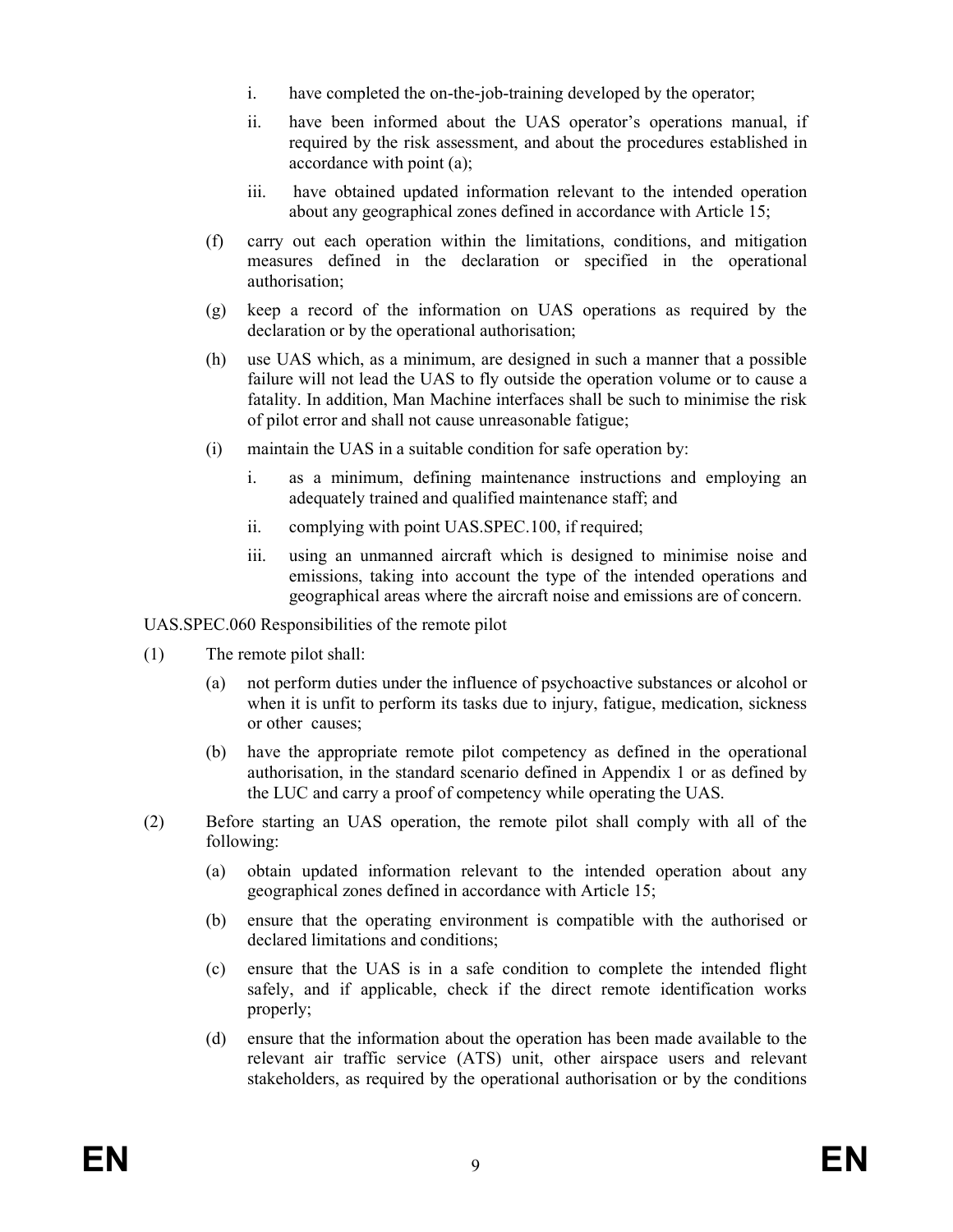published by the Member State for the geographical zone of operation in accordance with Article 15.

- (3) During the flight, the remote pilot shall:
	- (a) comply with the authorised or declared limitations and conditions;
	- (b) avoid any risk of collision with any manned aircraft and discontinue a flight when continuing it may pose a risk to other aircraft, people, animals, environment or property;
	- (c) comply with the operational limitations in geographical zones defined in accordance with Article 15;
	- (d) comply with the operator's procedures;
	- (e) not fly close to or inside areas where an emergency response effort is ongoing unless they have permission to do so from the responsible emergency response services.

UAS.SPEC.070 Transferability of an operational authorisation

An operational authorisation is not transferable.

UAS.SPEC.080 Duration and validity of an operational authorisation

- (1) The competent authority shall specify the duration of the operational authorisation in the authorisation itself.
- (2) Notwithstanding point (1), the operational authorisation remains valid as long as the UAS operator remains compliant with the relevant requirements of this Regulation and with the conditions defined in the operational authorisation.
- (3) Upon revocation or surrender of the operational authorisation the UAS operator shall provide an acknowledgment in digital format to the competent authority without delay.

#### UAS.SPEC.090 Access

For the purpose of demonstrating compliance with this Regulation, an UAS operator shall grant to any person, that is duly authorised by the competent authority, an access to any facility, UAS, document, records, data, procedures or to any other material relevant to its activity, which is subject to operational authorisation or operational declaration, regardless of whether or not its activity is contracted or subcontracted to another organisation.

UAS.SPEC.100 Use of certified equipment and certified unmanned aircraft

- (1) If the UAS operation is using an unmanned aircraft for which a certificate of airworthiness or a restricted certificate of airworthiness have been issued, or using certified equipment, the UAS operator shall record the operation or service time in accordance either with the instructions and procedures applicable to the certified equipment, or with the organisational approval or authorisation.
- (2) The UAS operator shall follow the instructions referred to in the unmanned aircraft certificate or equipment certificate, and also comply with any airworthiness or operational directives issued by the Agency.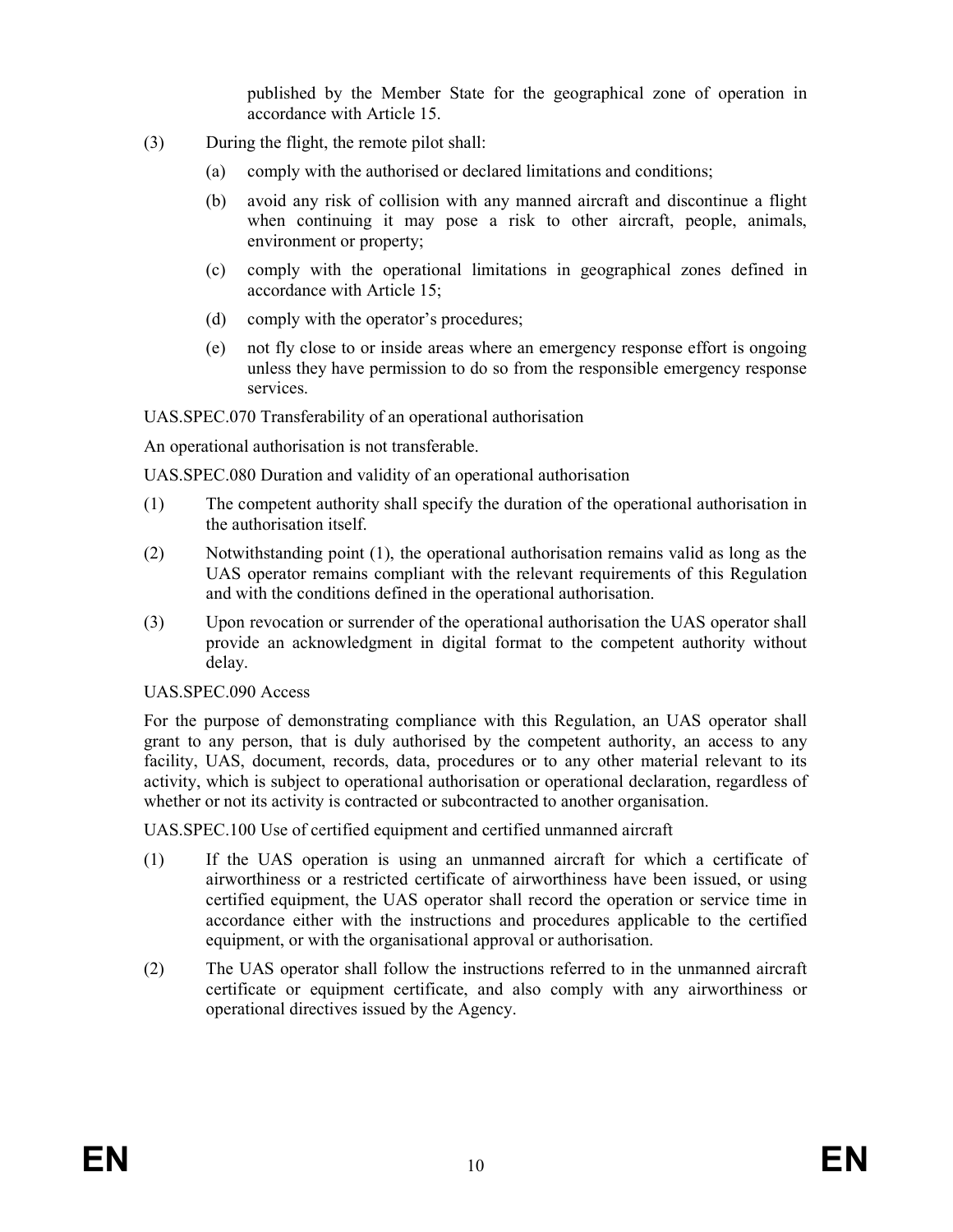#### PART C LIGHT UAS OPERATOR CERTIFICATE (LUC)

UAS.LUC.010 General requirements for an LUC

- (1) A legal person is eligible to apply for an LUC under this Part.
- (2) An application for an LUC or for an amendment to an existing LUC shall be submitted to the competent authority and shall contain all of the following information:
	- (a) a description of the UAS operator's management system, including its organisational structure and safety management system;
	- (b) the name(s) of the responsible UAS operator's personnel, including the person responsible for authorising operations with UASs;
	- (c) a statement that all the documentation submitted to the competent authority has been verified by the applicant and found to comply with the applicable requirements.
- (3) If the requirements of this Part are met, an LUC holder may be granted the privilege, in accordance with point UAS.LUC.060.

UAS.LUC.020 Responsibilities of the LUC holder

The LUC holder shall:

- (1) comply with the requirements of points UAS.SPEC.050 and UAS.SPEC.060;
- (2) comply with the scope and privileges defined in the terms of approval;
- (3) establish and maintain a system for exercising operational control over any operation conducted under the terms of its LUC;
- (4) carry out an operational risk assessment of the intended operation in accordance with Article 11 unless conducting an operation for which an operational declaration is sufficient according to point UAS.SPEC.020,
- (5) keep records of the following items in a manner that ensures protection from damage, alteration and theft for a period at least 3 years for operations conducted using the privileges specified under point UAS.LUC.060:
	- (a) the operational risk assessment, when required according to point (4), and its supporting documentation;
	- (b) mitigation measures taken; and
	- (c) the qualifications and experience of personnel involved in the UAS operation, compliance monitoring and safety management;
- (6) Personnel records referred to in point  $(5)(c)$  shall be kept as long as the person works for the organisation and shall be retained until 3 years after the person has left the organisation.

UAS.LUC.030 Safety management system

(1) An UAS operator who applies for an LUC shall establish, implement and maintain a safety management system corresponding to the size of the organisation, to the nature and complexity of its activities, taking into account the hazards and associated risks inherent in these activities.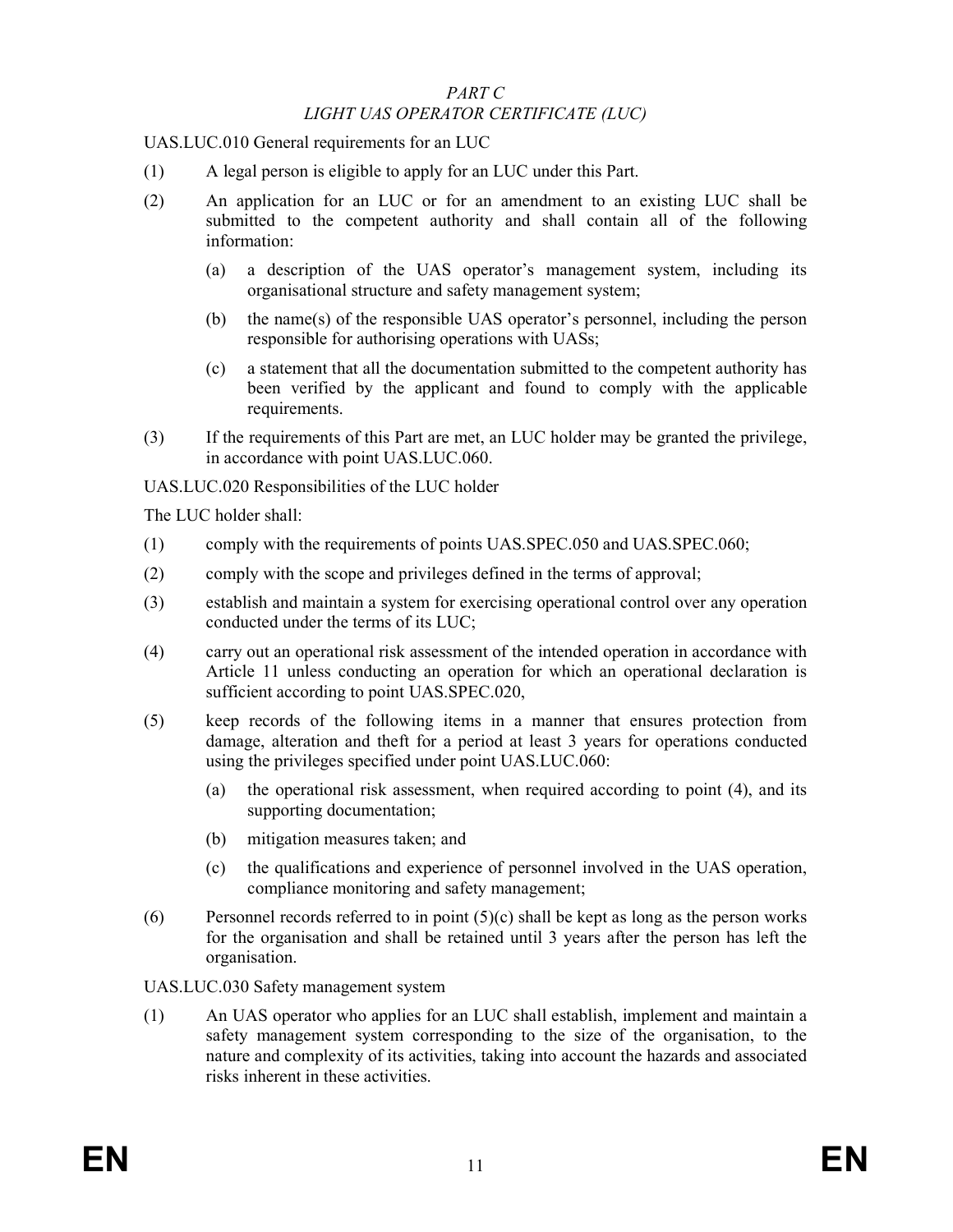- (2) The UAS operator shall comply with all of the following:
	- (a) nominate an accountable manager with authority for ensuring that within the organisation all activities are performed in accordance with the applicable standards and that the organisation is continuously in compliance with the requirements of the management system and the procedures identified in the LUC manual referred to in point UAS.LUC.040;
	- (b) define clear lines of responsibility and accountability throughout the organization;
	- (c) establish and maintain a safety policy and related corresponding safety objectives;
	- (d) appoint key safety personnel to execute the safety policy;
	- (e) establish and maintain a safety risk management process including the identification of safety hazards associated with the activities of the UAS operator, as well as their evaluation and the management of associated risks, including taking action to mitigate those risks and verify the effectiveness of the action;
	- (f) promote safety in the organization through:
		- i. training and education;
		- ii. communication;
	- (g) document all safety management system key processes for making personnel aware of their responsibilities and of the procedure for amending this documentation; key processes include:
		- i. safety reporting and internal investigations;
		- ii. operational control;
		- iii. communication on safety;
		- iv. training and safety promotion;
		- v. compliance monitoring;
		- vi. safety risk management;
		- vii. management of change;
		- viii. interface between organisations;
		- ix. use of sub-contractors and partners;
	- (h) include an independent function to monitor the compliance and adequacy of the relevant requirements of this Regulation, including a system to provide feedback of findings to the accountable manager to ensure effective implementation of corrective measures as necessary;
	- (i) include a function to ensure that safety risks inherent to a service or product delivered through subcontractors are assessed and mitigated under the operator's safety management system.
- (3) If the organisation holds other organisation certificates within the scope of Regulation (EU) 1139/2018, the safety management system of the UAS operator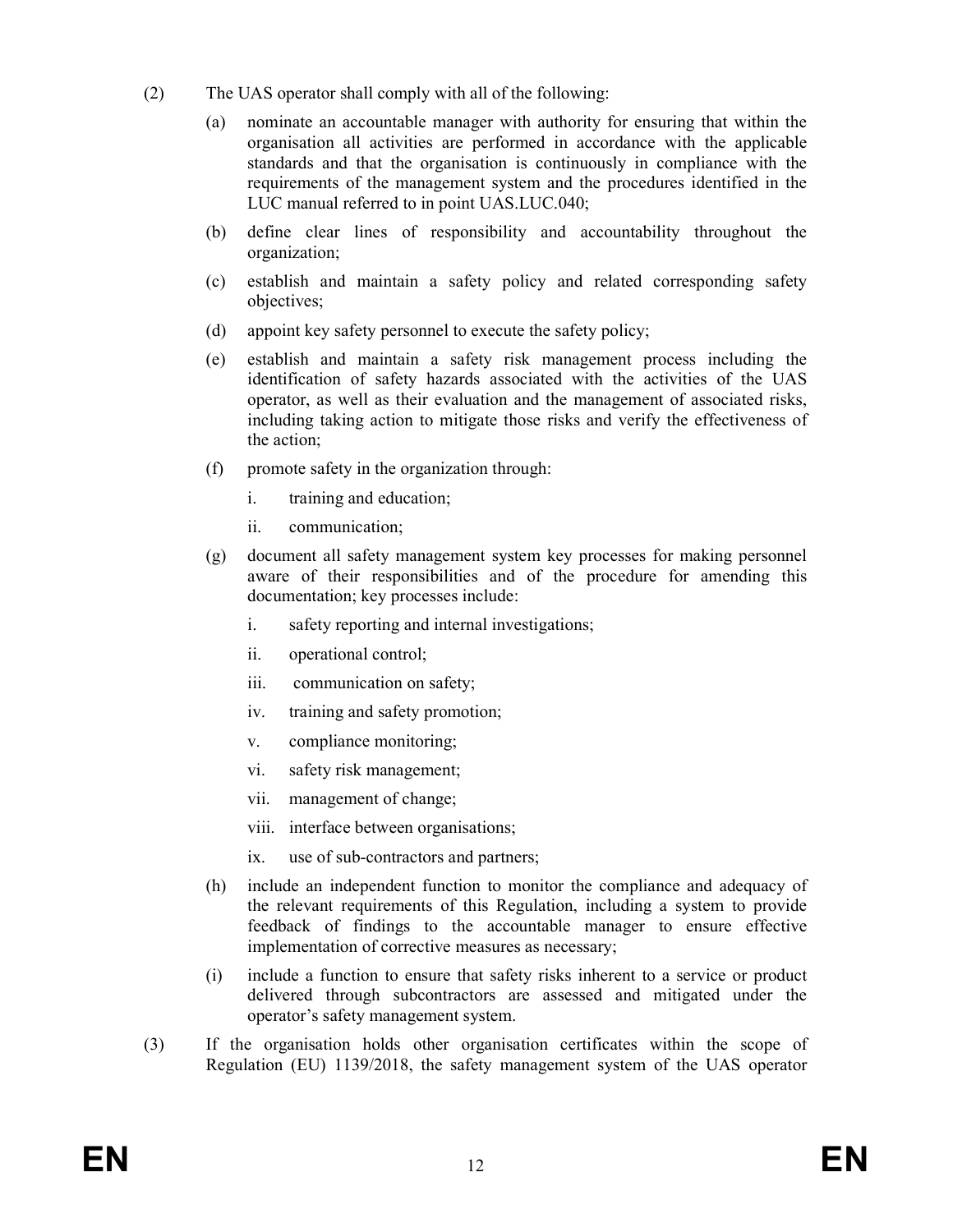may be integrated with the safety management system that is required by any of those additional certificate(s).

UAS.LUC.040 LUC manual

- (1) An LUC holder shall provide the competent authority with an LUC manual describing directly or by cross reference its organisation, the relevant procedures and the activities carried out.
- (2) The manual shall contain a statement signed by the accountable manager that confirms that the organisation will at all times work in accordance with this Regulation and with the approved LUC manual. When the accountable Manager is not the Chief Executive Officer of the organisation, the chief executive officer shall countersign the statement.
- (3) If any activity is carried out by partner organisations or subcontractors, the UAS operator shall include in the LUC manual procedures on how the LUC holder shall manage the relationship with those partner organisations or subcontractors.
- (4) The LUC manual shall be amended as necessary to retain an up-to-date description of the LUC holder's organisation, and copies of amendments shall be provided to the competent authority.
- (5) The UAS operator shall distribute the relevant parts of the LUC manual to all its personnel in accordance with their functions and duties.

UAS.LUC.050 Terms of approval of the LUC holder

- (1) The competent authority shall issue an LUC after it is satisfied that the UAS operator complies with points UAS.LUC.020, UAS.LUC.030 and UAS.LUC.040.
- (2) The LUC shall include:
	- (a) the UAS operator identification;
	- (b) the UAS operator's privileges;
	- (c) authorised type(s) of operation;
	- (d) the authorised area, zone or class of airspace for operations, if applicable;
	- (e) any special limitations or conditions, if applicable;
	- (f) UAS operator's privileges;

UAS.LUC.060 Privileges of the LUC holder

When satisfied with the documentation provided, the competent authority shall:

- (1) specify the terms and conditions of the privilege granted to the UAS operator in the LUC; and
- (2) within the terms of approval, grant to an LUC holder the privilege to authorise its own operations by doing all or one of the following:
	- (a) not submitting an operational declaration;
	- (b) not applying for an operational authorisation.

UAS.LUC.070 Changes in the LUC management system

After an LUC is issued, the following changes require prior approval by the competent authority: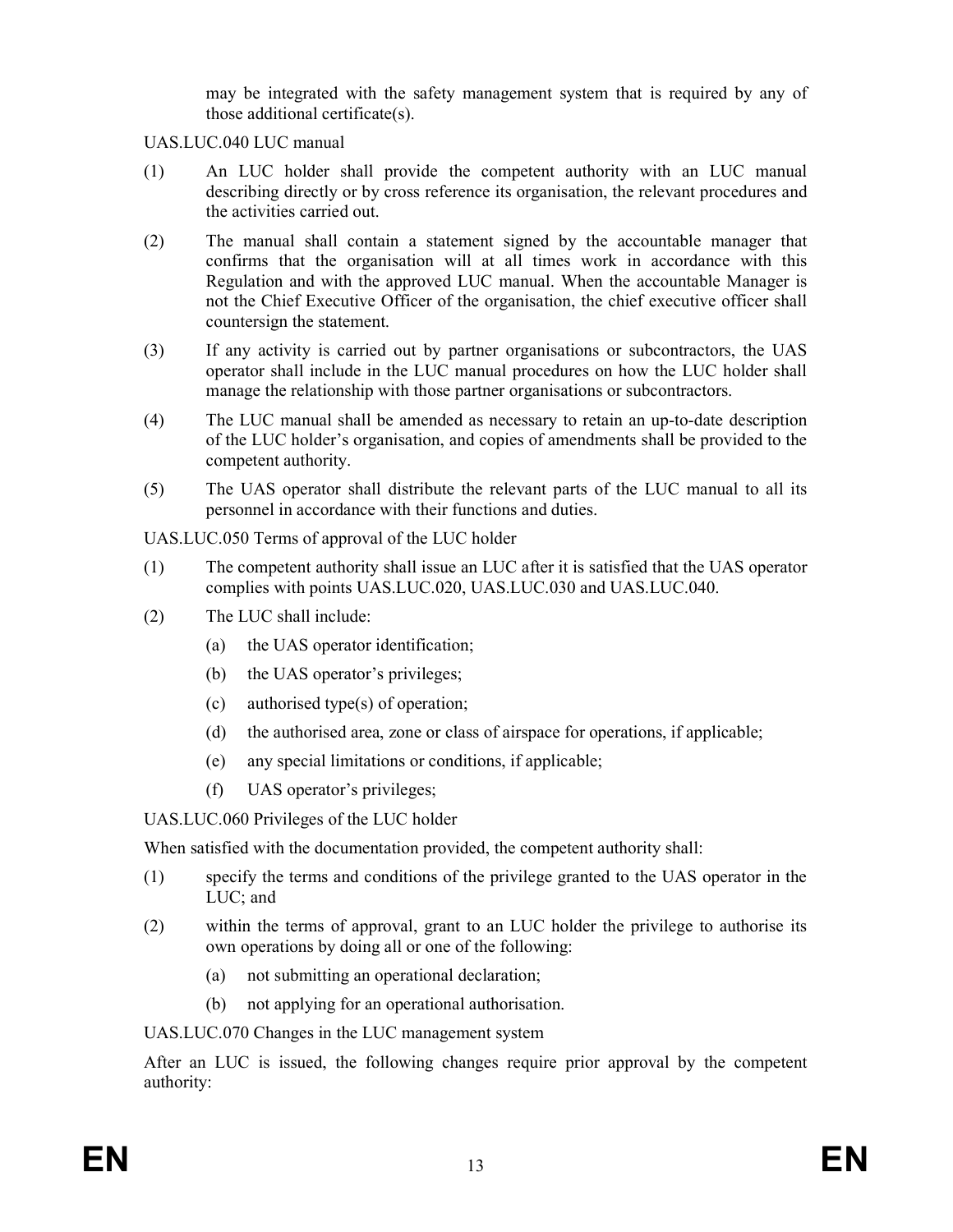- (1) any change in the terms of approval of the UAS operator;
- (2) any significant change to the elements of the LUC holder's safety management system as required by point UAS.LUC.030.

# UAS.LUC.075 Transferability of an LUC

Except for the change to the ownership of the organisation, approved by the competent authority in accordance with point UAS.LUC.070, an LUC is not transferable.

UAS.LUC.080 Duration and validity of an LUC

- (1) An LUC shall be issued for an unlimited duration. It shall remain valid subject to:
	- (a) the LUC holder´s continuous compliance with the relevant requirements of this Regulation and of the Member State that issued the certificate; and
	- (b) it not being surrendered or revoked.
- (2) Upon revocation or surrender of an LUC, the LUC holder shall provide an acknowledgment in digital format be returned to the competent authority without delay.

## UAS.LUC.090 Access

For the purpose of demonstrating compliance with this Regulation, the LUC holder shall grant any person, that is duly authorised by the competent authority, an access to any facility, UAS, document, records, data, procedures or to any other material relevant to its activity, which is subject to certification, operational authorisation or operational declaration, regardless of whether or not its activity is contracted or subcontracted to another organisation.